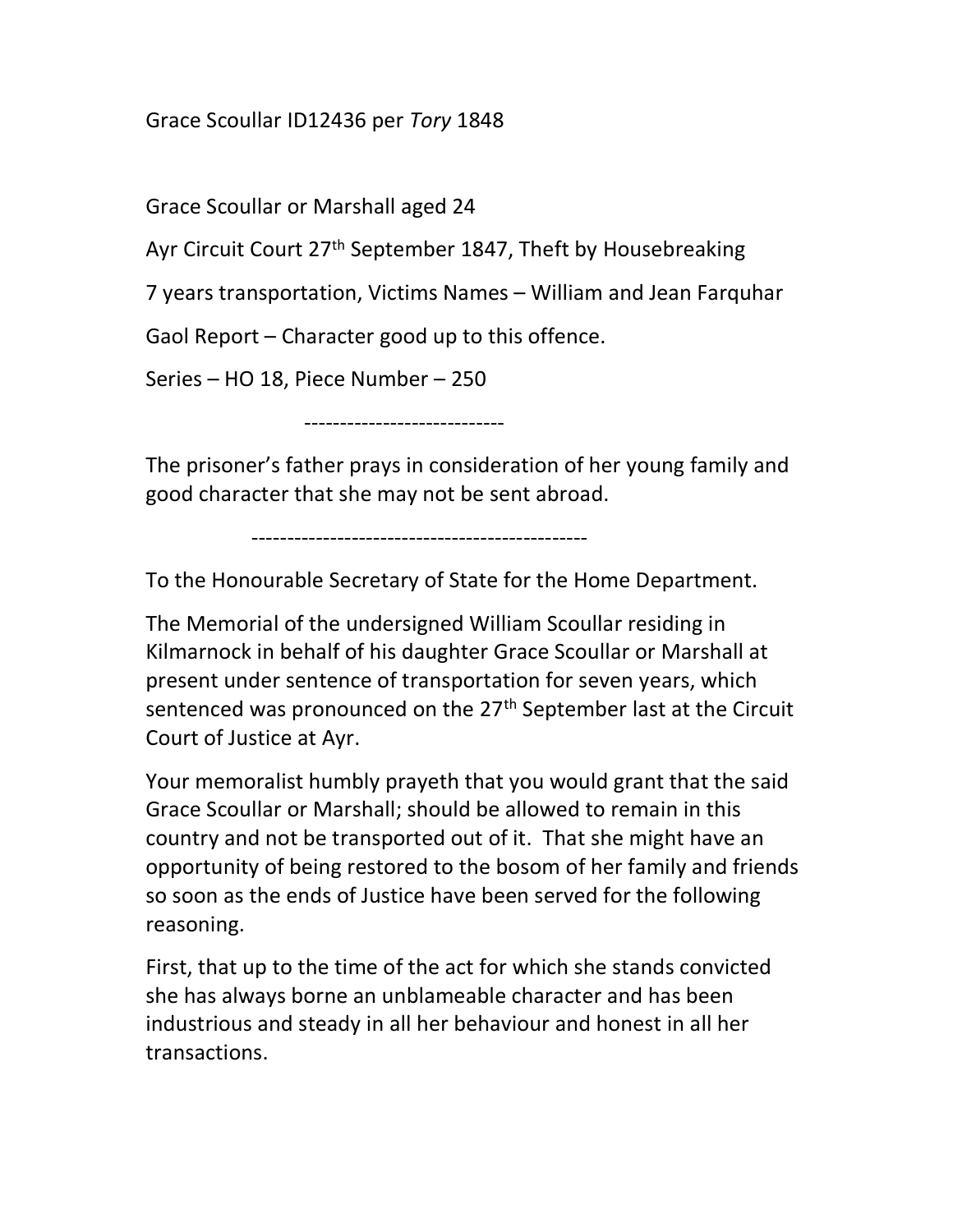Second, she has been separated from her young and rising family consisting of four children, the oldest only seven years of age and the youngest ten months which must be a very great loss to them and farther has entracted a very heavy burden upon me, being now far advanced in life which burden I feel myself totally unable to support.

May it therefore please your Honour to grant the prayer of your memoralist and your Petitioner as in duty bound will ever pray.

--------------------------

William Scoullar.

Kilmarnock

2<sup>nd</sup> February 1848

The forgoing Petition of William Scollar in behalf of his daughter Grace Scoullar or Marshall now under sentence of transportation for seven years is correct in the statement and I humble think that it would be a great boon to both father and daughter if she were to be detained in this country.

Robert Cumming

Provost.

-----------------------------------

Kilmarnock

12th July 1851

To the Honourable E P Bouverie MP

It may be in your recollection that in the beginning of the year 1848 that I made application to you through the Provost and Magistrates of Kilmarnock in behalf of my daughter Grace Scoullar at that time a convict under sentence of transportation for seven years but not removed from London. I do hereby return you my sincere thanks for the exertion you used on that occasion and a although we were unsuccessful at that time in getting a mitigation of the sentence on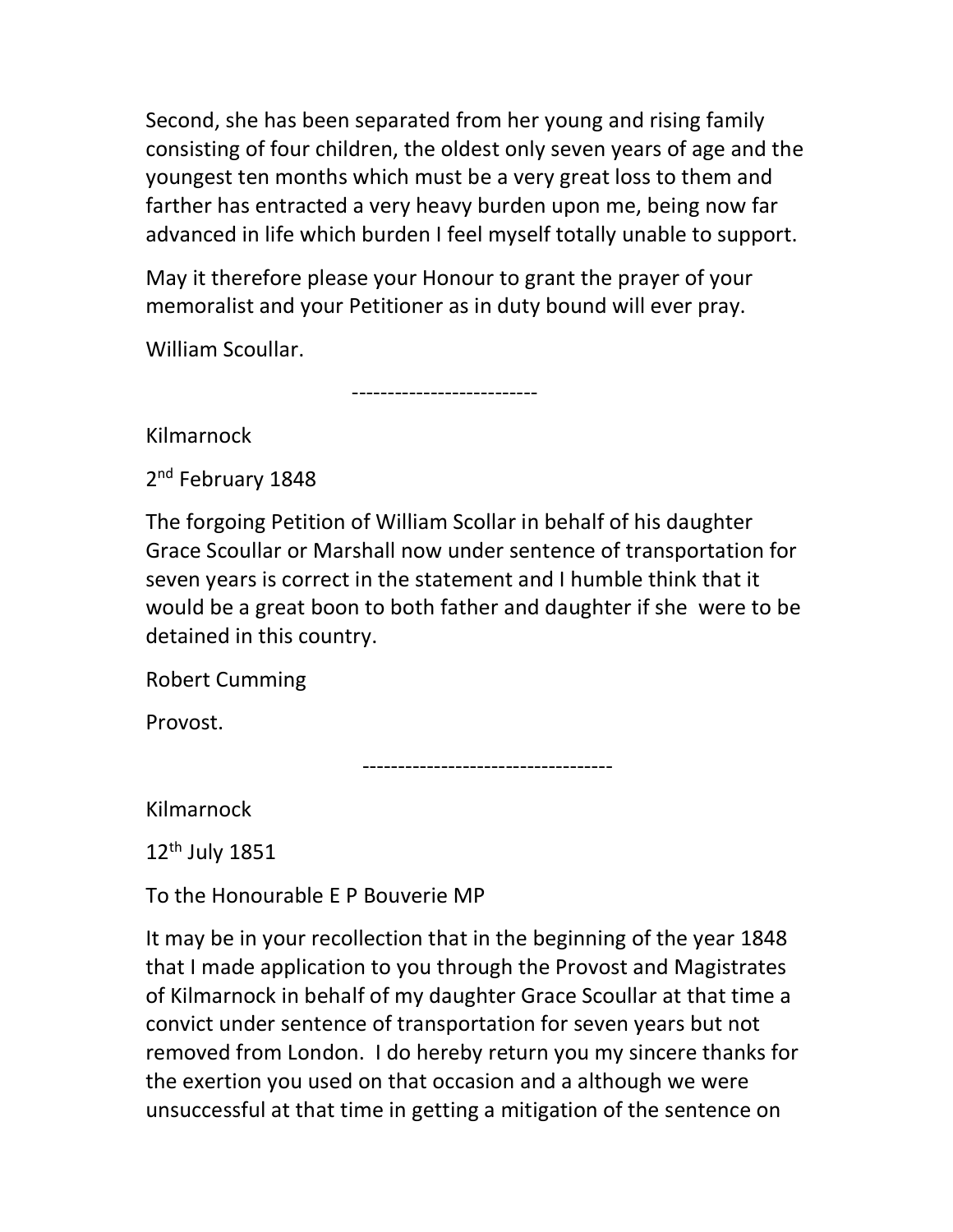so far as not to have her removed out of the country, yet at a later period having had an interview with you in Kilmarnock on the subject, when you expressed your sorrow at not being successful and encouraged me to remained you at some future time and now that three years and ten months have expired since the sentence was pronounced I take the liberty of once more approaching you on the subject and advice and consent of Provost Cummings if you would make an application at the proper quarter for her liberation, that she might have it in her power to return to her native country to take care of her destitute family. When you answer this application whether successful or not I would take it very kind if you could furnish me with the last return from the Colony and of any particulars respecting her.

That you will take the above into your consideration will much oblige your Petitioner and your Petitioner as in duty will ever pray

William Scoullar

Weaver

East Shaw Street

Kilmarnock

-------------------------------------

Grace Scoullar

2<sup>nd</sup> Application

In V.D. Land

Presented by E P Bouverie MP

The prisoner's father prays that her case may be reconsidered as she had now undergone 3 years and 10 months of her sentence.

----------------------

15th February 1848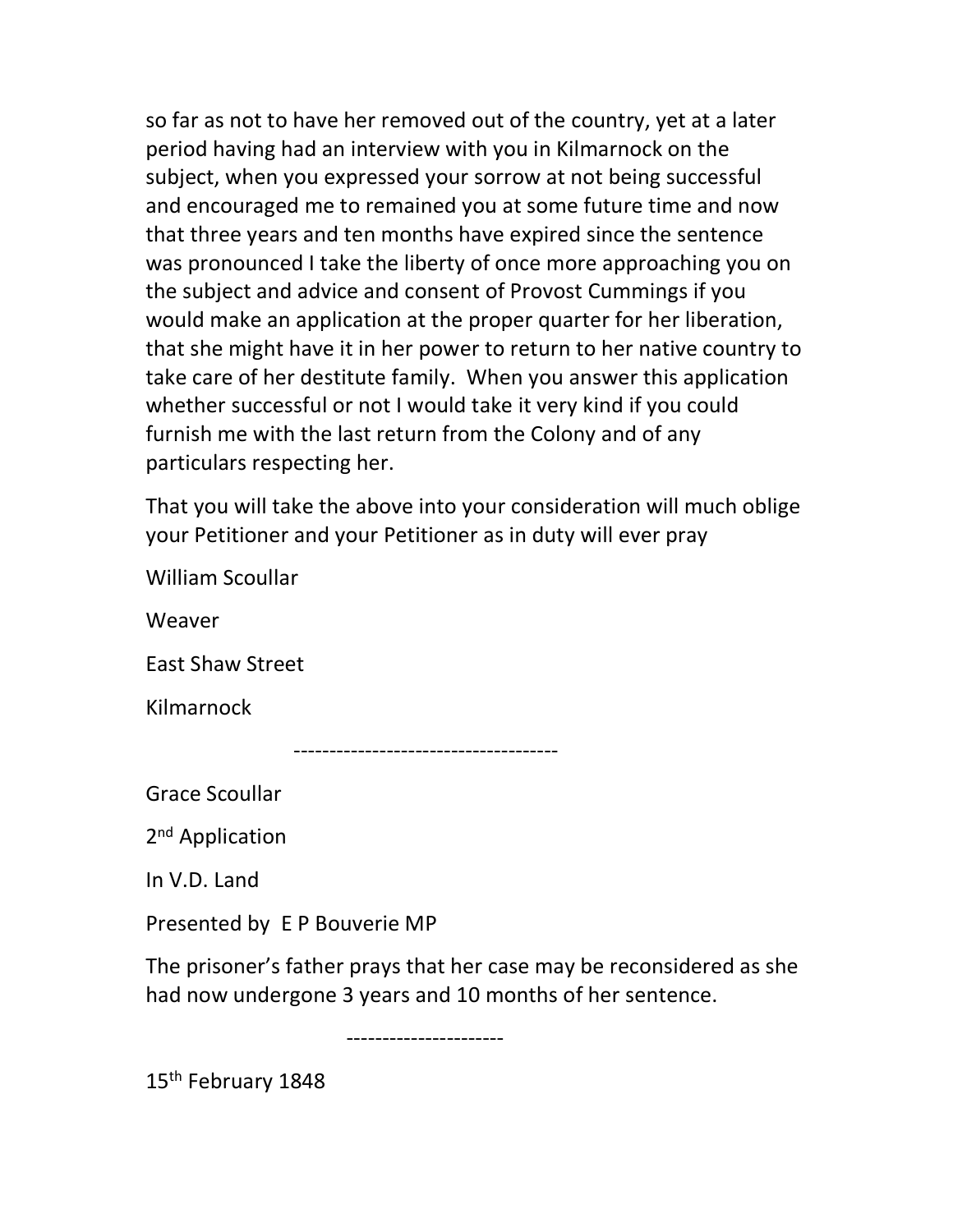I have the honour to return a:

- 1. Communication respecting grace Scoullar transmitted to me by your direction for a report and to lay before you:
- 2. Copy [ ] against the party
- 3. A letter to me from Lord Cockburn before whom the woman was brought up for trial at Ayr in September.
- 4. That letter tho' dated the  $12<sup>th</sup>$  I only received it yesterday on returning from the Court of Justiciary. The woman pleaded GUILTY. The crime was theft committed by means of housebreaking . The ground for application seems to be that the woman may look after her children, but it is very noticeable that this deliberate offence was committed through the instrumental of one of her children about 6 years old in circumstances which [ ] very directly to train and prepare that child for the trade of theft. It the grandfather cannot support the children, the PARISH MUST. To this the Parochial Board may be disinclined and I believe the desire to avoid that burden accounts for many of the application which are sent to you and to the manner in which they are attested. The Provost of the town of Kilmarnock, the Parish Curate can have made no enquiring respecting the case when her attested this communication from the convicts father. Looking to the [ ] to which the Panel pleaded Guilty. I am under the  $[$   $]$  of substituting that according to the best consideration I can give to the case no ground  $\begin{bmatrix} 1 & 1 \end{bmatrix}$  to use for suggesting any interference with the sentence pronounced.

I have the Honour to be Sir Your most obedient servant John Hope

-------------------------------------

Sir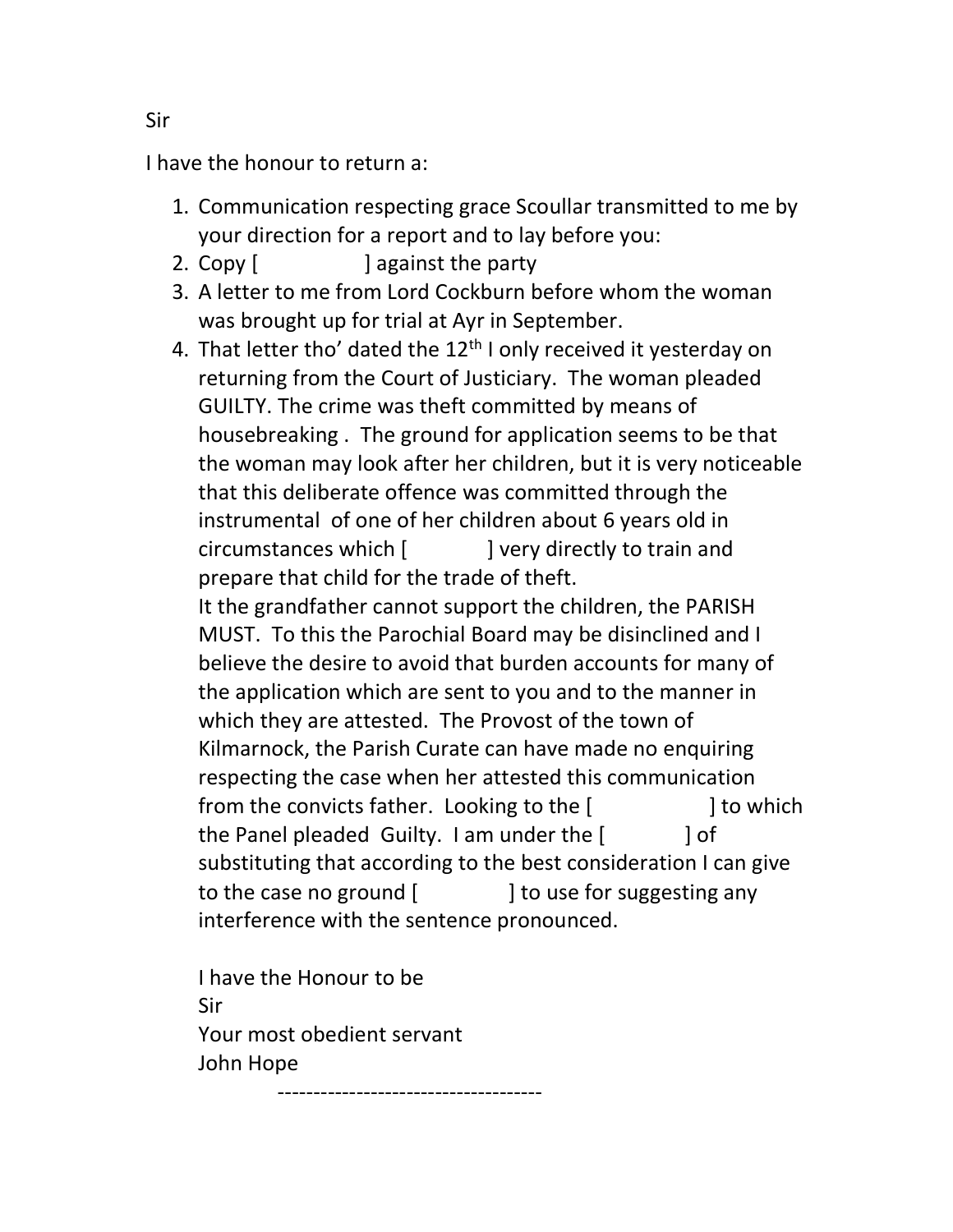The Lord Justice Clerk submits that there is no grounds for interfering with the sentence in this case.

-------------------------

12<sup>th</sup> February 1848

To The Lord Chief Justice Clerk

My Lord

In answer to your Lordships application of yesterday about the case of Grace Scoullar tried before me at Ayr on the 27<sup>th</sup> last September I have to make the following statement:

From the indictment of which I send a copy your Lordship will perceive that she as accused of THEFT with HOUSE BREAKING she pleaded GUILTY – consequently there was no evidence gone into. In far as appeared it was the first offence and a certificate of good character was read, signed buy a Clergy and an Elder.

I sentenced her to seven years transportation.

Nothing is set forth in support of the present application to the Crown except, that she is of good character, and that she could be useful to her children and that she should be returned to the bosom of her family. My chief reason for pronouncing a sentence of transportation was founded on exactly the opposite opinion.

The indictment states that she had employed her infant child as the instrument of her crimes, by making an [ ] thro' which to put him, in order that he might open the house door to her [ ]. I thought that the family had better be protected from such a mother.

I am of this opinion still.

Therefore whether she be transported or not, I humbly conceive that she should not be speedily restored to the "bosom of her family".

I have the honour to be your Lordships most obedient servant